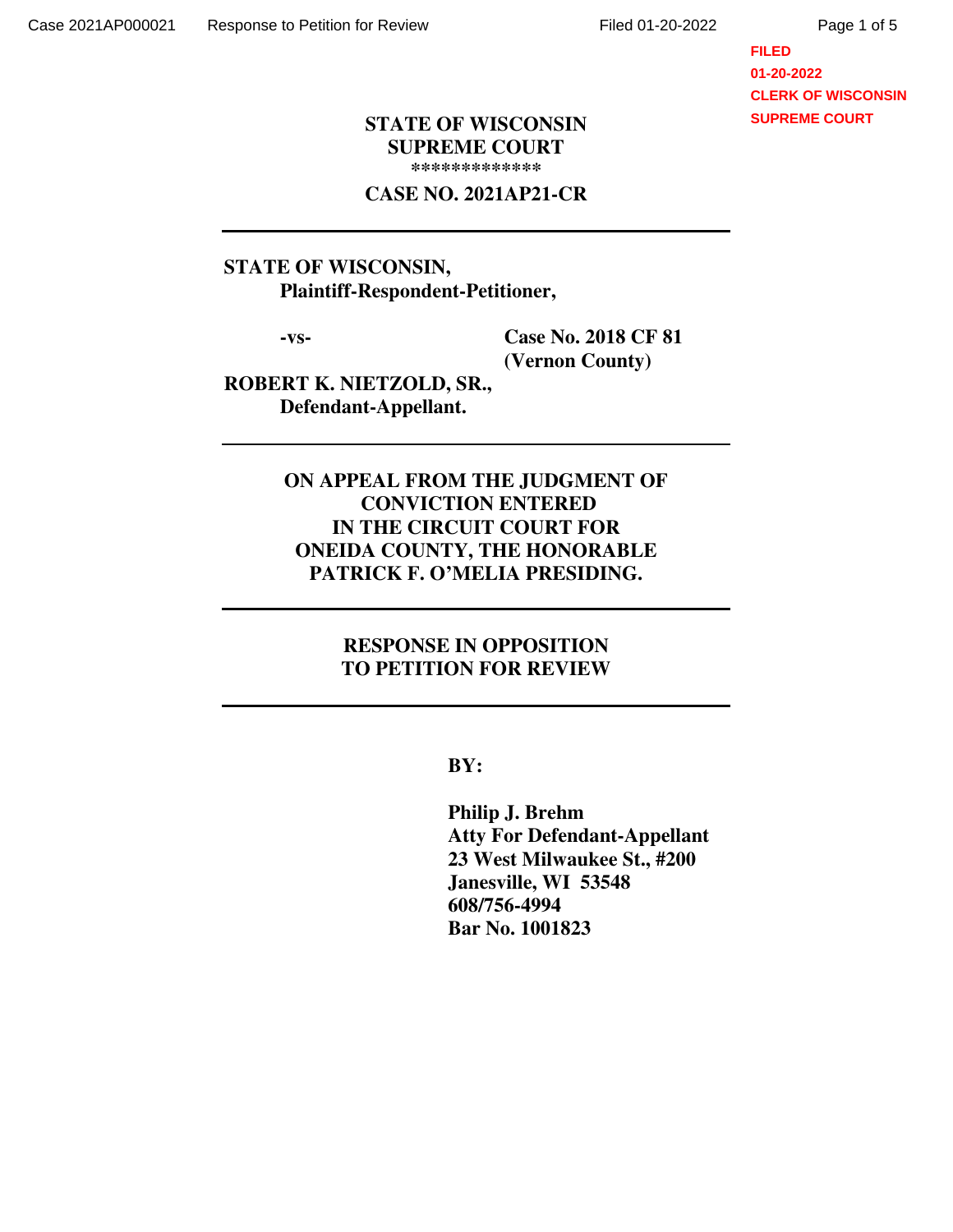#### **ARGUMENT**

 Defendant Nietzold hereby opposes the State's Petition for Review. The court of appeals reached the just and appropriate result. The State's assertion that the result is inconsistent with existing precedent is not borne out by a review of the cases cited by the State. The State's suggestion that this case, as unpublished, could create future confusion is not persuasive.

#### The decision of the court of appeals is just

 As an initial matter, the decision of the court of appeals is the right decision. Any suggestion that defendant Nietzold received the benefit of his plea agreement in this case borders on absurd. It is easier said than done for a trial court to ignore a prosecutor's advocacy for a specific term of incarceration. Any argument there was anything other than a material and substantial breach is not borne out by the record.

Defendant bargained for an outcome whereby the State agreed not to argue for a specific length of prison. The State presented it full sentencing argument in uninterrupted fashion. The State made specific recommendations as to an appropriate length of prison, the very thing it had promised not to do at sentencing!

Citing *State v. Smith,* 207 Wis.2d 258, ¶38, 558 N.W.2d 379 (1997), the court of appeal, *State v. Robert Nietzold,* District IV Case 2021AP21-CR, decided 12/9/21, at ¶10, "when a prosecutor agrees to make no sentence recommendation but instead recommends a significant prison term, such conduct is a material and substantial breach of the plea agreement." The decision of the court of appeals implicitly recognizes the inherent difficulty in remedying this type of error.

It is not hyperbole to assert that a reasonable person watching this sentencing hearing would have found the proceeding to be unfair to defendant.

### The decision of the court of appeals is consistent with existing precedent

 The State argues the decision of the court of appeals in this case is inconsistent with other precedent. The State asserts the decision of the court of appeals is not consistent with two other cases, *State v. Knox,*213 Wis.2d 318, 570 N.W.2d 599 (Ct. App. 1997) and *State v. Bowers, 2005 WI App 72,* 280 Wis.2d 534, 696 N.W.2d 255. Neither case would suggest the decision by the court of appeals is incorrect.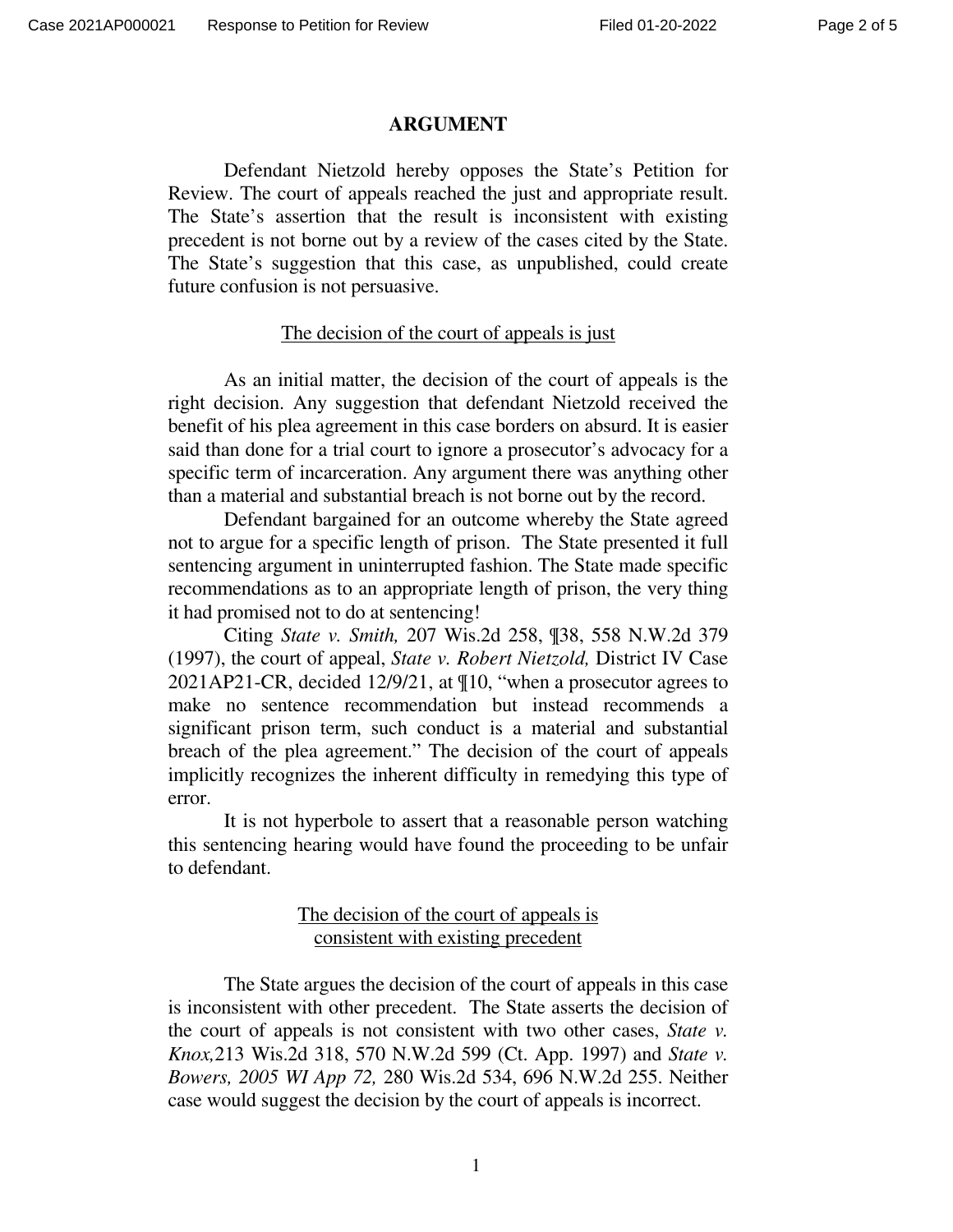In *Knox,* defendant worked out an agreement whereby defendant would plead to felony offenses in exchange for an agreement by the State whereby the parties would jointly recommend a six-year prison sentence, to run concurrently with other sentences. *Id.*  at 320. At sentencing a few weeks later, a prosecutor not involved in the negotiations appeared for the State. She argued for a five-year prison term consecutive to any other sentence. *Id.* Defense counsel immediately objected, a recess was called and the prosecutor corrected her recommendation to reflect the plea agreement when the case was recalled. *Id.* The court of appeals found there was no substantial breach of the plea agreement:

The perceived breach in this case was not substantial. It was not intended to affect the substance of the agreement by sending a veiled message to the sentencing court that greater punishment than provided for in the plea agreement was warranted. Rather, the deviation from the original terms drew a prompt objection and was shown to be the result of a misstate that was quickly acknowledged and rectified. Indeed, the prosecutor's earnest manner in advocating the corrected proposed disposition, commented upon by the trial court, further circumstantially belies an implication of improper motive. For these reasons, the momentary and inadvertent misstatement of the parties' agreement did not constitute an actionable breach. *Id.* at 322-23.

In *Bowers,* on 5/19/03, defendant entered into a plea agreement with the State whereby the parties would jointly recommend a prison sentence of four years prison, two years initial confinement and three years of extended supervision. *Id.* at ¶2. The agreement was silent on whether the recommendation as to whether the recommendation was to be concurrent or consecutive. *Id.* At sentencing on 7/30/03, the State recommended two and one-half years initial confinement and two and one-half years of extended supervision, to run consecutively to any other sentence. *Id.* at ¶3. Immediately after the State completed its sentencing argument, the defense pointed out that the State had misstated the plea agreement. *Id.* Upon hearing this, the State immediately amended its recommendation to "two years in, three years out." *Id.* Defendant was ultimately sentenced to three years initial confinement and two years of extended supervision. *Id.* 

The *Bowers* court, citing *State v. Dielke,* 2004 WI 104, ¶14, 274 Wis.2d 595, 682 N.W.2d 945, recognized a material and substantial breach of a plea agreement is one that violates the terms of the agreement and deprives the defendant of a material and substantial benefit for which he bargained. *Bowers* at ¶9. Ultimately, because the State's misstatement was "inadvertent and insubstantial," the *Bowers* court found no breach had occurred. *Id.* at ¶2.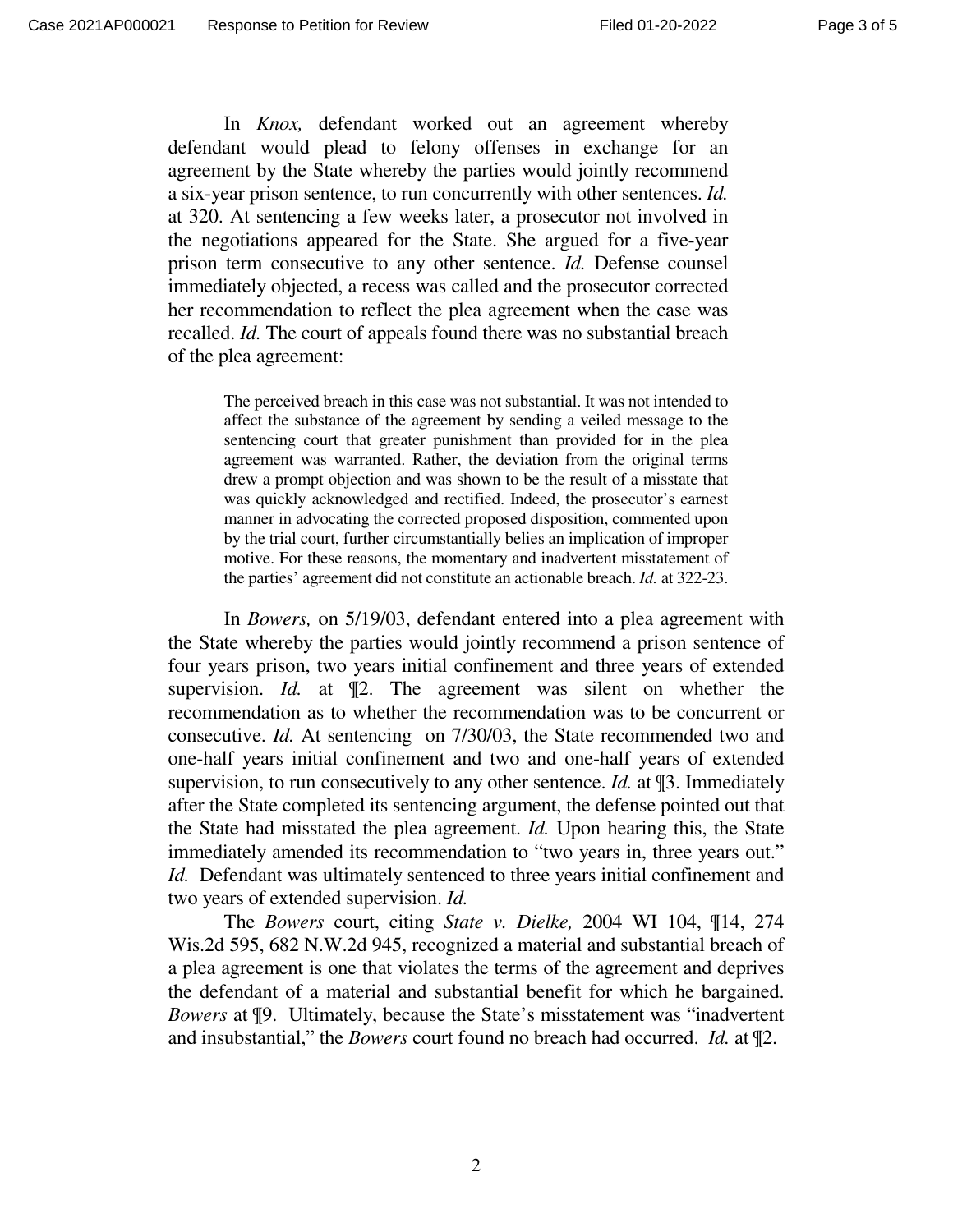This case is not like *Knox* at all. In *Knox,* the misstatement was corrected instanteously. Consequently, there could be no impact on the sentencing proceedings and there was not a substantial or material breach. In this case, the State presented its full argument in uninterrupted fashion. Not only did the State recommend a specific length of prison in violation of the plea agreement, it offered a reasoned explanation why it was making its recommendation.

While this case is somewhat similar procedurally to *Bowers*, in reality the misstatement by the State was fairly *de minimus* in *Bowers.* The State was bound to recommend two years of initial confinement but instead argued for two years and six months of initial confinement, an additional six months. The error was corrected before sentencing was pronounced. On appeal in *Bowers,* the State conceded the misstatement was material but not substantial. *Id.* at  $\P$ 11. The court found the state's inadvertent misstatement was neither material or substantial because the error was corrected promptly and did not impair the integrity of the sentencing process. *Id.* at ¶12.

Unlike in *Bowers,* in this case, the State's recommendation was not a mere misstatement of the plea agreement, it was the advocacy for a specific length of prison, the one argument the State had agreed not to make. The reality is there is no easy way to fix this type of error. The trial court cannot unhear this type of argument. When one looks at the entire sentencing transcript, it is apparent the trial court was still aware of the State's erroneous recommendation when it imposed sentence, regardless of the State efforts to correct it. The court of appeals correctly concluded the State was unable to cite a case where a prosecutor's disavowal of a specific prison sentence recommendation in the face of an agreement not to recommend a specific recommendation was sufficient to cure any breach of the plea agreement. *State v. Robert Nietzold,* District IV Case 2021AP21-CR, decided 12/9/21 at ¶15.

### The decision of the court of appeals will not create confusion

The State argues that because this case can be cited in Wisconsin courts, it will create confusion because its holding is inconsistent with other precedent. As argued above, the holding in this case is completely consistent with *Knox* and *Bowers.* The court of appeals has the duty to apply the legal concepts to the facts of any given case. This case is no different. While there often is binding precedent that mandate a given result related a set of facts, there are substantial occasions where the court of appeals has to apply the closest precedent to reach a just and fair result. That is exactly what the court of appeals did in this case. The Wisconsin Supreme Court does not have to review every case where the court of appeals reaches a decision where there is no unequivocal, binding precedent.